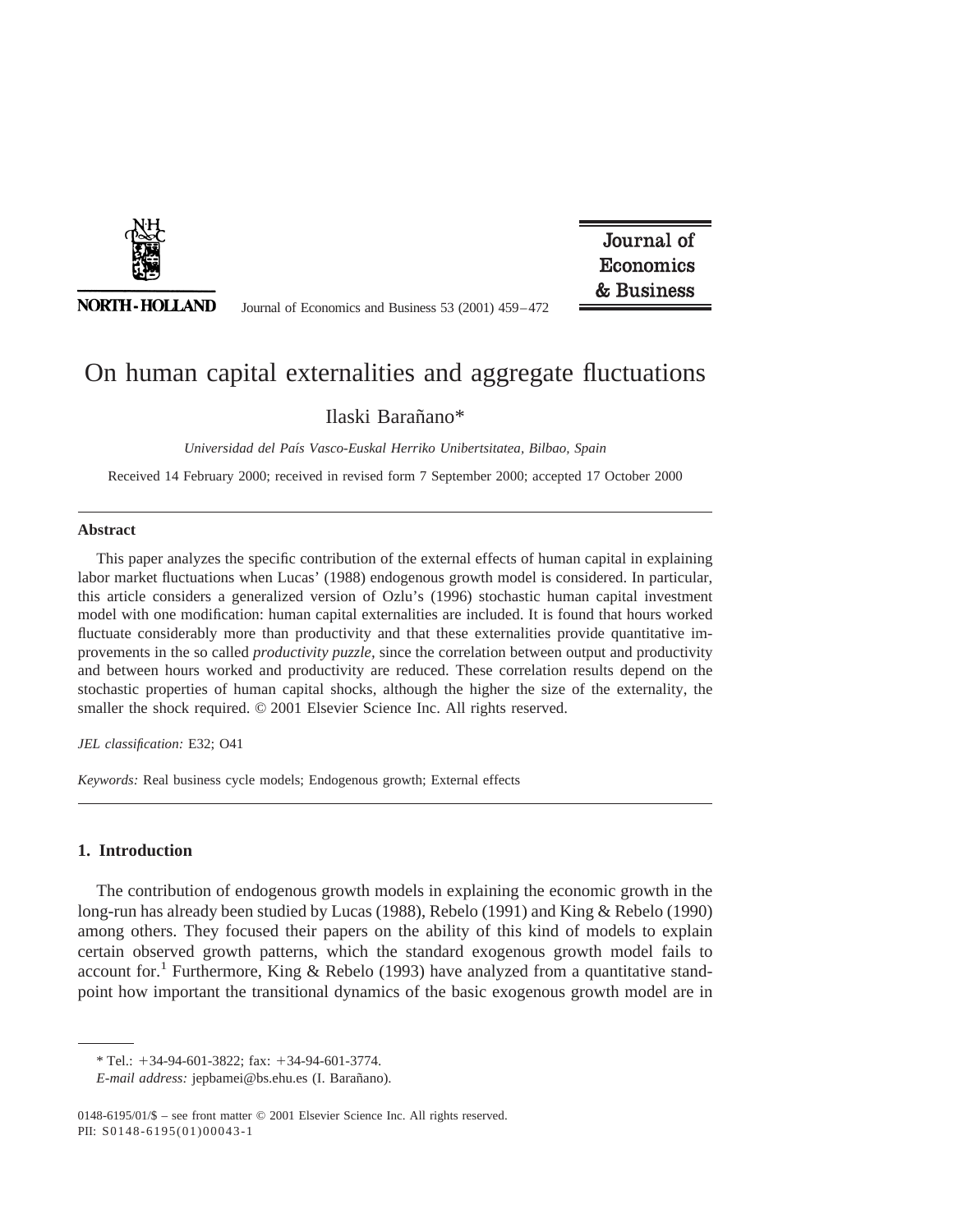order to explain sustained cross-country differences in growth rates, and have concluded that the diminishing returns to physical capital induce extremely counterfactual implications. As a result, they suggest modeling the engine of growth as an endogenous growth process. Uzawa (1965) and Lucas (1988), among others, suggested human capital as the engine of growth, and the latter analyzed the results obtained when human capital accumulation produces a positive external effect on the final good production function. Moreover, Lucas (1988; 1990) found evidence supporting its existence in order to explain differences across countries in wage levels for equally skilled labor and why capital doesn't flow from rich to poor countries. Einarsson & Marquis (1996) have also found evidence about the magnitude of the externality required for the Lucas' (1988) model to replicate a set of stylized facts concerning the long-run properties in the data; but they suggest a higher value for the externality than the one obtained by Lucas. This kind of external effects have also been used to explain why countries with the same initial conditions differ so much after some years not only in levels, but also in the rate of growth (see Benhabib & Perli (1994); Chamley (1993) and Alonso (1995)).

Most Real Business Cycle models assume a strict exogenous engine of growth. The contribution of different endogenous growth models to this literature has already been analyzed, for instance, by Gomme (1993) and Ozlu (1996) among others, and they show that this assumption may not be innocuous. Moreover, the latter finds that, when allowing human capital accumulation to be stochastic, learning by doing and human capital investment endogenous growth models perform better than the standard exogenous growth model in explaining certain economic fluctuations. However, these authors do not consider the positive external effects above mentioned.

The aim of this paper is to examine the specific contribution of the external effects generated by human capital accumulation in characterizing business cycle regularities. In particular, this article considers a generalized version of Ozlu's (1996) stochastic human capital investment model with one modification: the external effects generated by human capital accumulation are included as suggested by Lucas (1988). Results reveal that the introduction of these external effects provides some quantitative improvements in the results obtained for the labor market. In particular, hours fluctuate considerably more that productivity and we obtain lower correlations between output and productivity as well as between hours worked and productivity even for smaller human capital shocks.

This paper is organized as follows: Section II describes the endogenous growth model considered and defines the competitive equilibrium and the calibration procedure used. In Section III, the solution method used is briefly described and the quantitative results obtained are shown. Finally, Section IV concludes.

### **2. The model**

This paper considers a stochastic version of Lucas' (1988) model in discrete time with one modification: agents do not only derive utility from consumption but also from leisure.

We consider a closed economy, without public sector, with competitive markets, and with identical and rational agents. We assume that the population remains constant. There is a